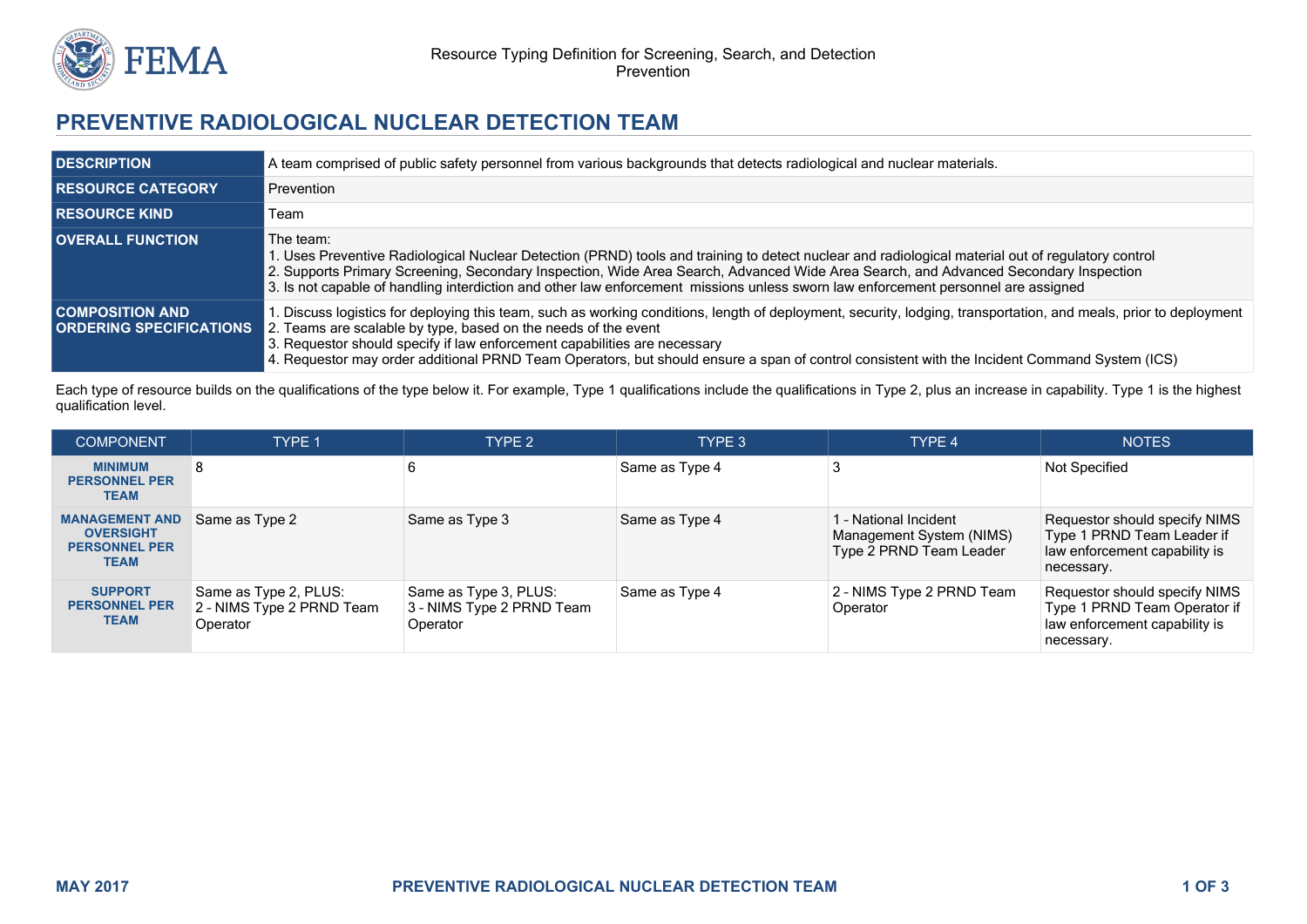

## Resource Typing Definition for Screening, Search, and Detection Prevention

| <b>COMPONENT</b>                                                                                            | TYPE 1                                                                                                                            | TYPE 2                                                                                                                      | TYPE 3                                                             | TYPE 4                                                                   | <b>NOTES</b>                                                                                                                                                                                                                                                                                                                                                                                                                                                                                                                                                                                                                                       |
|-------------------------------------------------------------------------------------------------------------|-----------------------------------------------------------------------------------------------------------------------------------|-----------------------------------------------------------------------------------------------------------------------------|--------------------------------------------------------------------|--------------------------------------------------------------------------|----------------------------------------------------------------------------------------------------------------------------------------------------------------------------------------------------------------------------------------------------------------------------------------------------------------------------------------------------------------------------------------------------------------------------------------------------------------------------------------------------------------------------------------------------------------------------------------------------------------------------------------------------|
| <b>RADIATION</b><br><b>DETECTION AND</b><br><b>IDENTIFICATION</b><br><b>CAPABILITIES PER</b><br><b>TEAM</b> | Same as Type 2, PLUS:<br>Advanced Wide Area Search<br><b>Advanced Secondary Inspection</b>                                        | Same as Type 3, PLUS:<br>Wide Area Search                                                                                   | Same as Type 4, PLUS:<br>Secondary Inspection                      | <b>Primary Screening</b>                                                 | 1. Primary Screening may<br>consist of chokepoint and<br>checkpoint operations, land<br>border points of entry, defined<br>rooms, cargo containers, and<br>vehicles.<br>2. Secondary Inspection<br>operations occur when an alarm<br>sounds during primary<br>screening.<br>3. Wide Area Search may<br>include sweeps of large areas,<br>such as stadiums, and defined<br>areas within an urban, suburban<br>or rural area.<br>4. Advanced Wide Area Search<br>includes sweeps of larger<br>geographic areas, such as<br>roadways.<br>5. Advanced Secondary<br>Inspection operations provide<br>increased confidence of isotope<br>identification. |
| <b>RADIATION</b><br><b>DETECTOR</b><br><b>EQUIPMENT PER</b><br><b>TEAM</b>                                  | Same as Type 2, PLUS:<br>2 - NIMS Type 1 or Type 2 PRD<br>1 - NIMS Type 1 or Type 2<br><b>Vehicle Mounted Detection</b><br>System | Same as Type 3, PLUS:<br>3 - NIMS Type 1 or Type 2 PRD<br>2 - NIMS Type 1 or Type 2<br>Human Portable Radiation<br>Detector | Same as Type 4                                                     | 3 - NIMS Type 1 or Type 2<br><b>Personal Radiation Detector</b><br>(PRD) | Team operating with only PRDs<br>should have established access<br>to a Radio-Isotope Identification<br>Device (RIID) to conduct<br>secondary screening.                                                                                                                                                                                                                                                                                                                                                                                                                                                                                           |
| <b>HIGH RANGE</b><br><b>RADIATION</b><br><b>DETECTOR</b><br><b>EQUIPMENT PER</b><br><b>TEAM</b>             | 1 - Radiation Survey Meter                                                                                                        | Not Specified                                                                                                               | Not Specified                                                      | Not Specified                                                            | The Radiation Survey Meter is<br>not a NIMS typed resource.                                                                                                                                                                                                                                                                                                                                                                                                                                                                                                                                                                                        |
| <b>ISOTOPE</b><br><b>IDENTIFICATION</b><br><b>EQUIPMENT PER</b><br><b>TEAM</b>                              | Same as Type 2, PLUS:<br>1 - NIMS Type 1 RIID                                                                                     | Same as Type 3                                                                                                              | 1 - NIMS Type 2 RIID                                               | Not Specified                                                            | Not Specified                                                                                                                                                                                                                                                                                                                                                                                                                                                                                                                                                                                                                                      |
| <b>ELECTRONICS AND</b><br><b>COMMUNICATIONS</b><br><b>EQUIPMENT PER</b><br><b>TEAM</b>                      | Same as Type 2                                                                                                                    | Same as Type 3                                                                                                              | Same as Type 4, PLUS:<br>Laptop with aircard or satellite<br>phone | 2-way hand-held radio                                                    | Not Specified                                                                                                                                                                                                                                                                                                                                                                                                                                                                                                                                                                                                                                      |